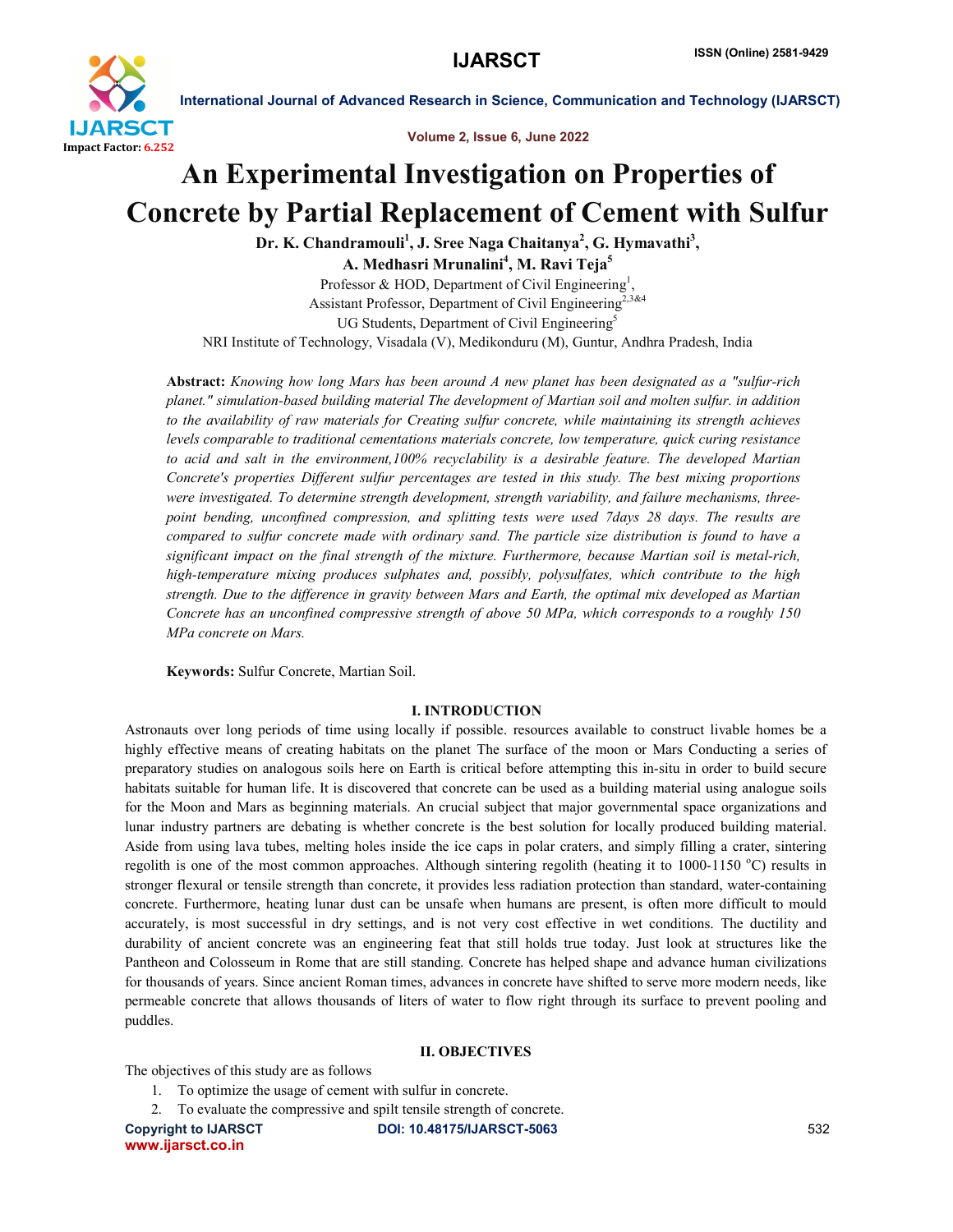

#### Volume 2, Issue 6, June 2022

#### III. MATERIALS

The properties of cement are presented in Table 1.

| <b>Table 1:</b> Physical properties of cement |                  |                   |  |  |  |  |
|-----------------------------------------------|------------------|-------------------|--|--|--|--|
| <b>S. No.</b>                                 | <b>Property</b>  | Cement (53 grade) |  |  |  |  |
|                                               | Specific gravity | 3 1 4             |  |  |  |  |
|                                               | Fineness         | 9.75%             |  |  |  |  |

#### 3.1 Sulfur

Sulfur concrete is not a new invention; it was created in the. It's made up of elemental sulfur and aggregate (sand, gravel, or crushed stone) heated to temperatures above 115°C, which is sulfur's melting point. The material achieves high strength and chemical resistance after cooling. Furthermore, sulfur concrete is thermoplastic, making it recyclable after reheating. However, its low melting temperature is a disadvantage because a fire could cause a building made of it to melt down.

#### IV. EXPERIMENTAL INVESTIGATIONS

#### 4.1 Compressive Strength Results

The compressive strength conducted in compression testing machine for the cast and cured specimens and the results are furnished in table 2.

Table 2: Compressive strength of concrete with sulfur as partial replacement of cement in concrete

| Sl. No | sulfur | 7 days | 28 days |
|--------|--------|--------|---------|
|        | $0\%$  | 33.29  | 47.58   |
|        | 10%    | 37.56  | 53.85   |
| າ      | 20%    | 39.17  | 56.82   |
|        | 30%    | 42.56  | 60.95   |
|        | 40%    | 39.78  | 58.64   |

### 4.2 Split Tensile Strength Results

The split tensile strength conducted in compression testing machine for the cast and cured specimens and the results are furnished in table 3.

| Sl. No | <b>Sulfur</b> | 7 days | 28 days |  |  |
|--------|---------------|--------|---------|--|--|
|        | $0\%$         | 3.28   | 4.70    |  |  |
|        | 10%           | 3.73   | 5.36    |  |  |
|        | 20%           | 3.85   | 5.56    |  |  |
|        | 30%           | 4.24   | 6.08    |  |  |
|        | 40%           | 3.88   | 5.73    |  |  |

Table 3: Split tensile strength of concrete with sulfur

#### V. CONCLUSION

- The compressive strength of concrete by partially replacement of cement with 30% of sulfur 42.56N/mm<sup>2</sup> in 7 days and  $60.94$  N/mm<sup>2</sup> in 28days
- The split tensile strength of concrete by partially replacement of cement with 30% of sulfur 4.24 N/mm<sup>2</sup> in 7 days and  $6.08$  N/mm<sup>2</sup> in 28 days.

#### **REFERENCES**

- [1]. J.A Ober *Materials Flow of Sulfur.* U.S. Geological Surevey; Reston, VA, USA: 2002. pp. 1258–2331.
- *[2].* M.M., VlahovicS.P. Martinovic, T.D., Boljanac P.B., Jovanic Volkov-Husovic T.D. Durability of sulfur concrete in various aggressive environments. *Constr. Build.*

www.ijarsct.co.in

Copyright to IJARSCT DOI: 10.48175/IJARSCT-5063 **533**